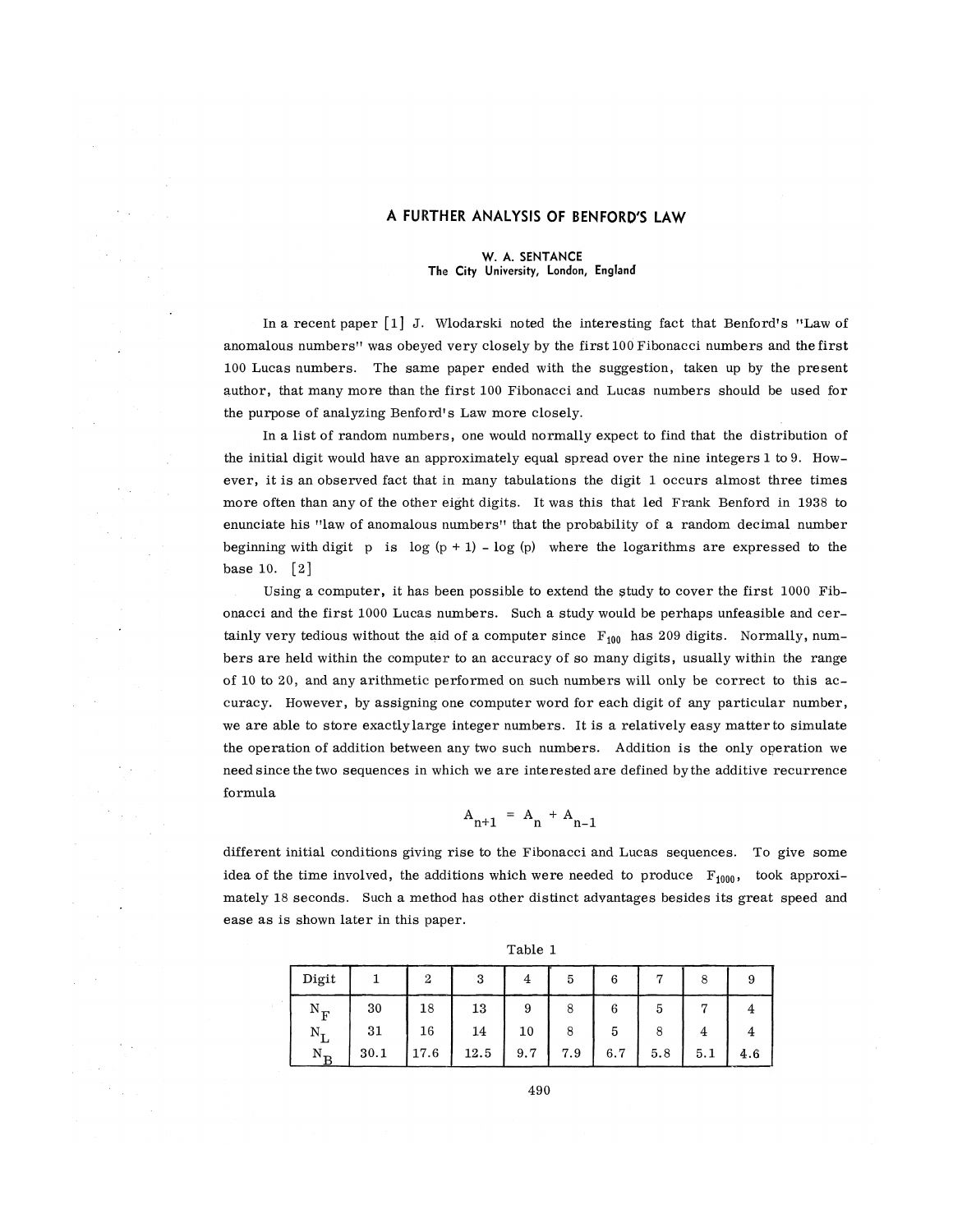$$
G_F = 0.657 \times 10^{-4}
$$
  

$$
G_L = 1.673 \times 10^{-4}
$$

 $\mathrm{N}_\mathrm{F}$  : Number of times the digit occured as initial digit in the Fibonacci sequence.

 $N_{\rm L}$  : Same as  $N_{\rm F}$  but for the Lucas sequence.

 $N_R$ : Expected value, given by Benford's Law, of the digit to be the initial digit.

Table 1 reproduces the figures from [l] for the distribution of the initial digits of the first 100 Fibonacci numbers and the first 100 Lucas numbers, together with the expected value given by Benford's Law. In order to effect a comparison with later results, we have calculated "goodness of fit" constants  $G^{\dagger}_{\mathbf{F}}$  and  $G^{\dagger}_{\mathbf{I}}$  where

*r* **L** 

$$
G_F = \sum_{i=1}^{9} \left( \frac{N_F}{100} - \frac{N_B}{100} \right)^2 / 9
$$
  

$$
G_L = \sum_{i=1}^{9} \left( \frac{N_L}{100} - \frac{N_B}{100} \right)^2 / 9
$$

 $\ddot{\phantom{0}}$ 

Table 2 is exactly the same as Table 1 except that it gives the results pertaining to the first 1000 Fibonacci numbers and the first 1000 Lucas numbers, again with "goodness of fit" constants. It is readily seen that the behaviour exhibited by the small set of numbers has been propagated by the large set of numbers. The goodness of fit constant is in both cases considerably reduced indicating that the distribution of initial digits is approximating more closely to that predicted by Benford's Law as more numbers in the respective sequence are taken into account.

| able |  |
|------|--|
|------|--|

| Digit                           |       | 2     | 3     | 4    | 5    | 6    |      | 8    |      |
|---------------------------------|-------|-------|-------|------|------|------|------|------|------|
| $N_F$                           | 301   | 177   | 125   | 96   | 80   | 67   | 56   | 53   | 45   |
| $N^{\phantom{\dagger}}_{\rm L}$ | 301   | 174   | 127   | 97   | 79   | 66   | 59   | 51   | 46   |
| $\rm N_B$                       | 301.0 | 176.1 | 124.9 | 96.9 | 79.1 | 66.9 | 58.0 | 51.2 | 45.8 |

Note:  $N_R$  correct only to ID. Accurate values used in calculating  $G_R$  and  $G_L$ 

$$
G_F = \sum_{i=1}^{9} \left( \frac{N_F}{1000} - \frac{N_B}{1000} \right)^2 / 9 = 0.0114 \times 10^{-4}
$$

$$
G_L = \sum_{i=1}^{9} \left( \frac{N_L}{1000} - \frac{N_B}{1000} \right)^2 / 9 = 0.0118 \times 10^{-4}
$$

491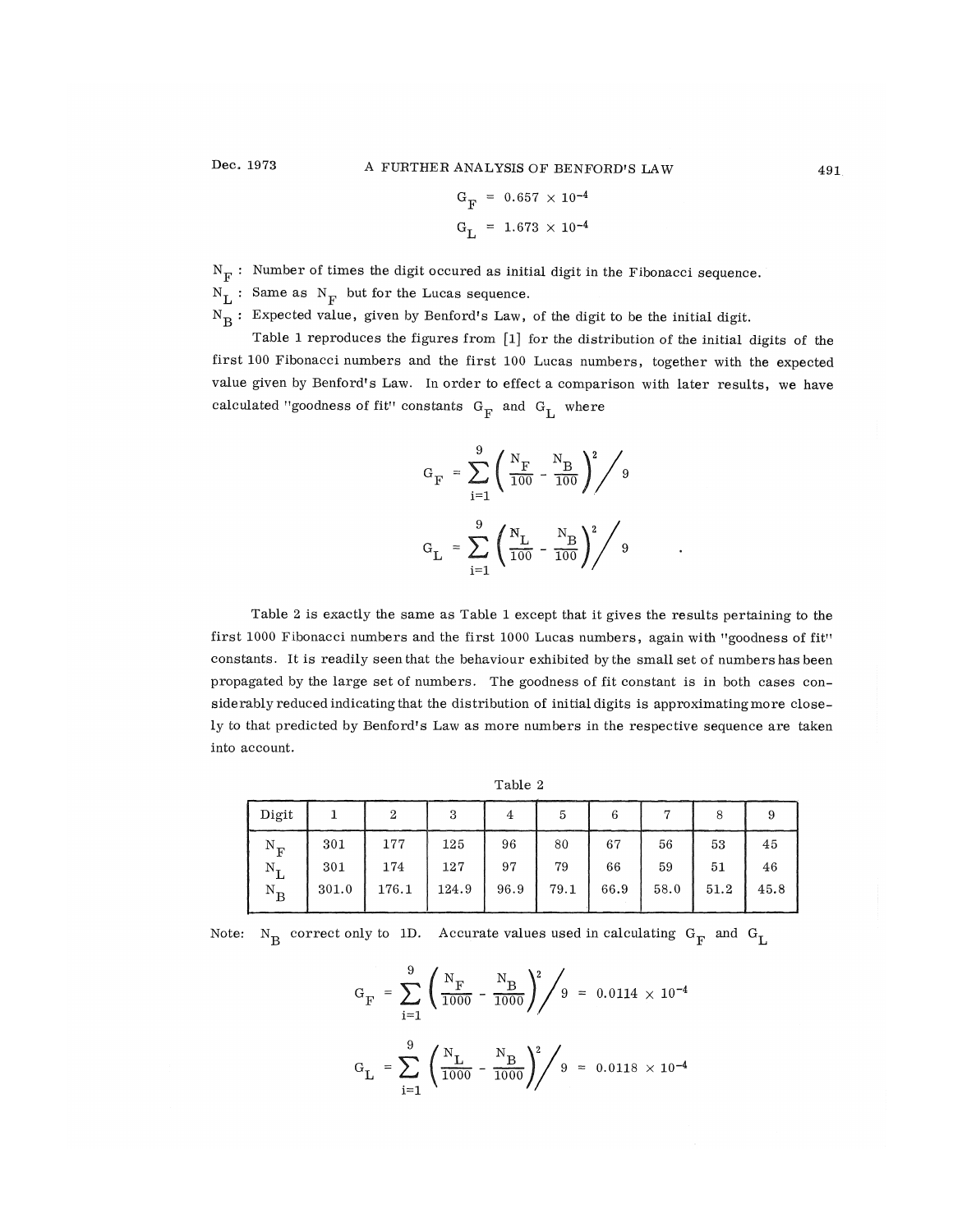The point could be made at this stage that the reduction in the values of  $G_F$  and  $G_I$ is purely fortuitous and that the author was fortunate in finding that  $G_F$  and  $G_L$  for the first 1000 numbers of each sequence were considerably smaller than for the first 100 numbers. To counteract this argument we give in Table 3, the values of  $G_F^-$  and  $G_L^-$  for the first i of the Fibonacci numbers and for the first i of the Lucas numbers where i takes the values 100 to 1000 in steps of 100. Although there are fluctuations in these values they do exhibit in general a downward trend.

|      | Table 3                          |                   |  |  |  |  |  |
|------|----------------------------------|-------------------|--|--|--|--|--|
| i    | $\rm G^{}_{\rm F} \times 10^{4}$ | $G_L \times 10^4$ |  |  |  |  |  |
| 100  | 0.656                            | 1.673             |  |  |  |  |  |
| 200  | 0.260                            | .261              |  |  |  |  |  |
| 300  | 0.139                            | .104              |  |  |  |  |  |
| 400  | 0.037                            | .031              |  |  |  |  |  |
| 500  | 0.026                            | .035              |  |  |  |  |  |
| 600  | 0.025                            | .013              |  |  |  |  |  |
| 700  | 0.036                            | .028              |  |  |  |  |  |
| 800  | 0.021                            | .007              |  |  |  |  |  |
| 900  | 0.012                            | .008              |  |  |  |  |  |
| 1000 | 0.011                            | .012              |  |  |  |  |  |

Again one may try to explain this strange distribution by the hypothesis that for these two sequences of numbers, the frequency of occurrence of each of the digits 1 to 9 throughout the numbers follows this pattern. However, Table 4 shows this not to be the case.

Table 4

| F | 10474   10696   10495   10476   10431   10516   10433   10576   10350   10369     |  |  |  |  |
|---|-----------------------------------------------------------------------------------|--|--|--|--|
|   | L   10393   10690   10783   10519   10699   10278   10507   10524   10285   10420 |  |  |  |  |

For the Fibonacci sequence the total number of digits in the first 1000 numbers is 104818. Assuming that each digit is distributed randomly then we expect each digit to occur with the same frequency. In this case the expectation for each digit is 10481.8. It is seen that the actual occurrence for each digit is very close to this expected value. Similar remarks apply to the Lucas sequence, too. The digit 1 therefore does not have an overall distribution different to any of the other digits.

This paper ends with a proposal to extend Benford's Law so that it now reads: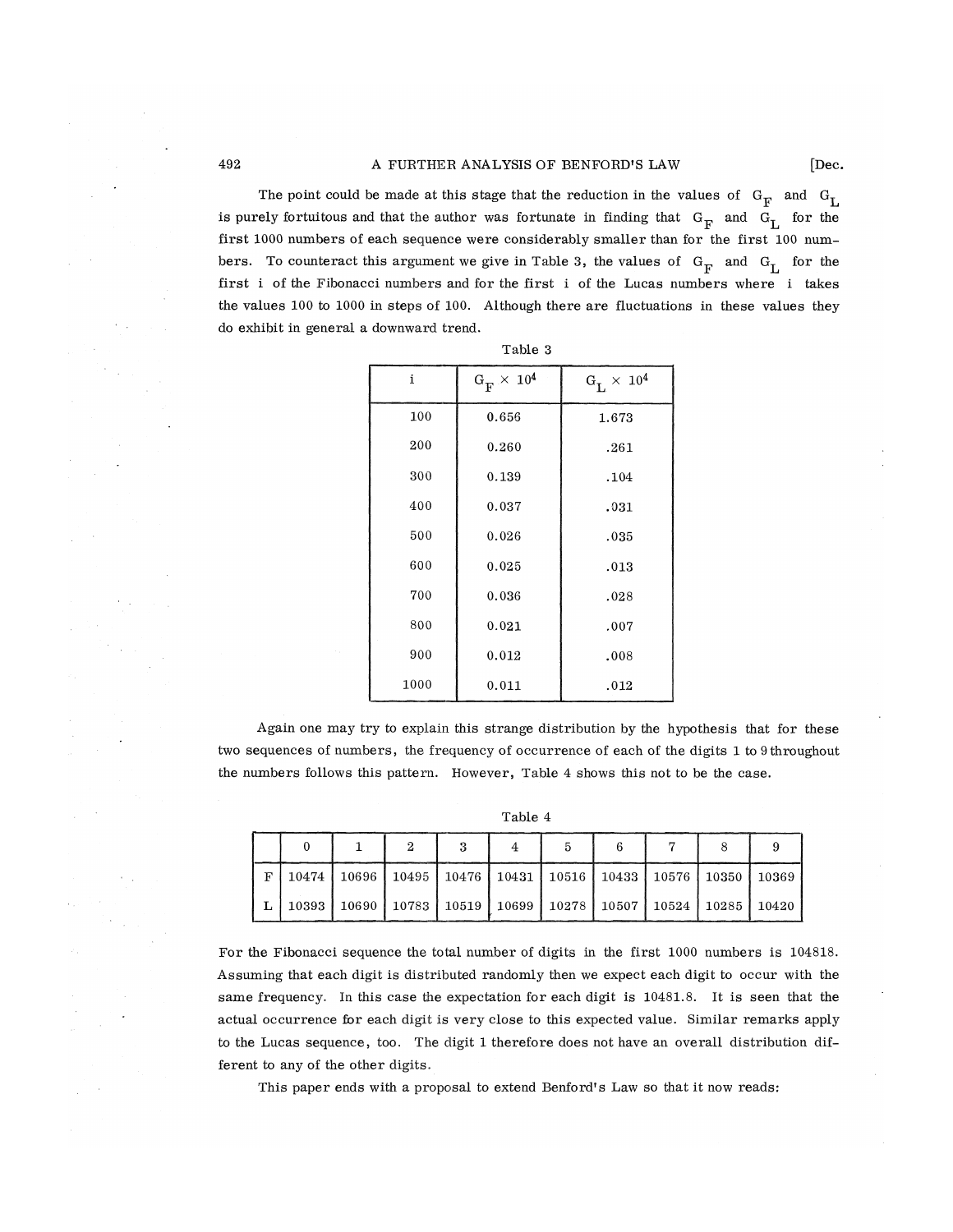"The probability that a random number expressed in the number base b begins with digit p is  $\log (p + 1)$  -  $\log p$ , where the logarithms are to the base b."

Benford's Law is a particular case of this with b equal to 10. The idea behind such a proposal is that if it is true then it means that the distribution of initial digits seems to be some function inherent within the number system itself.

The method we have used to implement the addition of large integers is capable of being adapted to give results expressed with respect to any number base. Table 5 reproduces the

|                           |         |       | ranie o |       |        |        |
|---------------------------|---------|-------|---------|-------|--------|--------|
| Base<br>Digit             | $\bf 4$ | 5     | $\,6$   | 7     | 8      | 9      |
| $\rm N_{F}$               | 501     | 430   | 389     | 356   | 336    | 314    |
| $1 N_{\text{T}}$          | $502\,$ | 430   | 385     | 355   | 336    | 318    |
| $\rm N_B$                 | 500     | 430.1 | 386.9   | 356.2 | 333.3  | 315.5  |
|                           | 291     | 253   | 227     | 211   | 193    | 187    |
| $\overline{\mathbf{c}}$   | 292     | 251   | 226     | 207   | 193    | 181    |
|                           | 292.5   | 251.9 | 226.3   | 208.4 | 195.0  | 184.5  |
|                           | 208     | 178   | 160     | 146   | 140    | 132    |
| 3                         | 206     | 180   | 162     | 151   | 139    | 134    |
|                           | 207.5   | 178.7 | 160.6   | 147.8 | 138.3  | 130.9  |
|                           |         | 139   | 123     | 114   | 105    | 99     |
| $\overline{\mathbf{4}}$   |         | 139   | 125     | 113   | 106    | 108    |
|                           |         | 138.6 | 124.5   | 114.7 | 107.3  | 101.6  |
|                           |         |       | 101     | 93    | 90     | 83     |
| 5                         |         |       | 102     | 94    | 89     | 82     |
|                           |         |       | 101.8   | 93.7  | 87.7   | 83.0   |
|                           |         |       |         | 80    | 73     | 69     |
| $\boldsymbol{6}$          |         |       |         | 80    | $73\,$ | $70\,$ |
|                           |         |       |         | 79.2  | 74.1   | 70.2   |
|                           |         |       |         |       | 63     | 62     |
| 7                         |         |       |         |       | 64     | 60     |
|                           |         |       |         |       | 64.2   | 60.8   |
|                           |         |       |         |       |        | 54     |
| $\,8\,$                   |         |       |         |       |        | $52\,$ |
|                           |         |       |         |       |        | 53.6   |
| G of<br>F                 | .0114   | .0057 | .0157   | .0198 | .0390  | .0220  |
| ${\rm Fit} \times 10^4$ L | .0218   | .0075 | .0116   | .0280 | .0233  | .0432  |
|                           |         |       |         |       |        |        |

Table 5